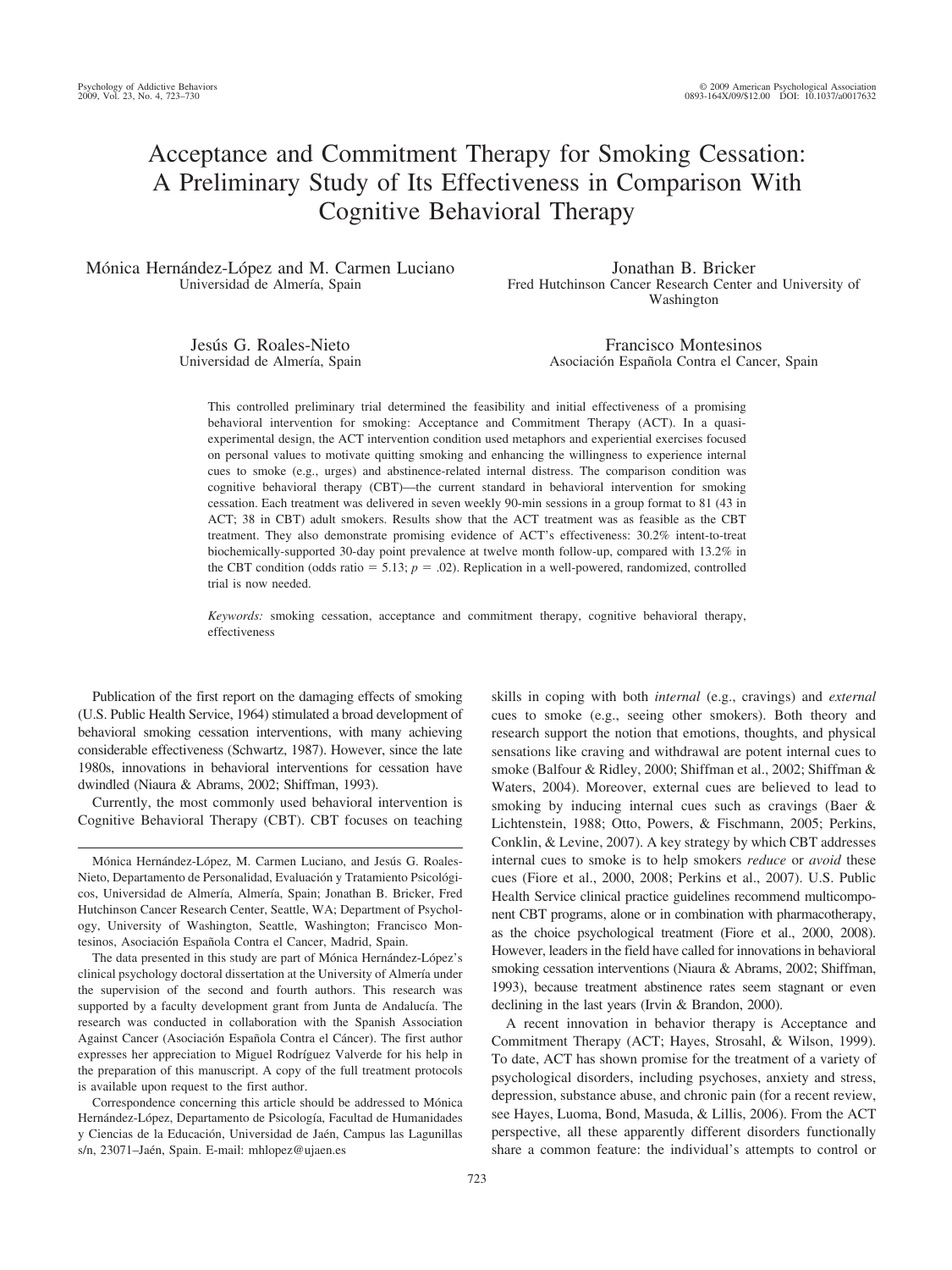reduce private aversive events (e.g., delusions, anxiety, sadness, cravings, pain). Although in the short run these control attempts may work, in the long run they may result in an exacerbation of those unwanted private events and in a reduced ability to take actions in important areas of life (e.g., to quit smoking). This phenomenon has been termed experiential avoidance (Hayes, Wilson, Gifford, Follette, & Strosahl, 1996; Luciano & Hayes, 2001).

ACT is designed to help individuals stop attempting to control or avoid unpleasant sensations or emotions (e.g., craving and withdrawal), and instead allow the things that are deeply important to them guide their behavior. The goal of ACT is not to *lessen* unpleasant sensations, emotions, and thoughts, but rather to increase willingness and openness to experience them. Willingness to experience these private events and to respond with *acceptance* rather than escape facilitates individuals' *commitment* to behaviors guided by their core values (Hayes, Strosahl, & Wilson, 1999; Luciano, Rodríguez, & Gutiérrez, 2004).

To date, there is only one published trial of ACT for smoking cessation (Gifford et al., 2004), which was compared with Nicotine Replacement Therapy (NRT). In a randomized, controlled trial of 76 adult smokers, the ACT intervention was seven individual and seven group weekly sessions while the NRT intervention included an initial group education meeting and seven weekly contacts with a physician who provided the nicotine patches. In intent-to-treat analyses, the ACT condition had a 21% 24-hr biochemically supported point prevalence abstinence at the twelve-month follow up versus 9% for the NRT control arm (odds ratio  $[OR] = 2.62$ ;  $p = .15$ ). In addition, in a recent study ACT showed promise for improving distress tolerance in a single group of 16 early lapse nicotine dependent smokers (Brown et al., 2008).

To build on the current evidence base of ACT for smoking cessation, several advances are needed. First, there is a need for a behavioral treatment control condition, as the Gifford et al. study makes it difficult to conclude whether outcomes were attributable to the presence of a behavioral treatment or to ACT specifically (Brown et al., 2008). The choice of a behavioral treatment control condition that is the *current standard* would be highly valuable in order to learn whether ACT is a significant advance. Second, there is a need to determine whether ACT will be useful in a less intensive and more cost-effective format (e.g., group treatment only). Third, there is a need for a longer abstinence measure, readily comparable with results from other behavioral intervention trials (e.g., 30-day point prevalence; Lancaster & Stead, 2005; Stead & Lancaster, 2005; Stead, Perera, & Lancaster, 2006). To address these needs, this preliminary study, following the intentto-treat principle, examined the effectiveness of ACT in comparison with CBT. The main study aims were to determine the (1) feasibility and participant acceptability of delivering ACT for smoking cessation in a seven-session weekly group format and (2) effectiveness of this ACT intervention in which the outcome was the 30-day biochemically-supported point prevalence at 12 months after the end of treatment.

# Method

# *Eligibility Criteria and Participants*

To participate in the study, each candidate had to: (a) have smoked for at least the past last 5 years, (b) be currently smoking at least 10 cigarettes a day, (c) be at least 18 years old, (d) not have any current major psychological disorders, (e) not be using any other smoking cessation treatment (e.g., nicotine patch), and (f) be willing to attend treatment and follow-up sessions, complete surveys and expired CO tests, and session audiotaping.

The sample was 52 women  $(64%)$  and 29 men  $(36%)$ , with ages ranging from 25 to 68 years old  $(M = 42.43; SD = 9.44)$ . The average number of cigarettes smoked per day was 23.9 (*SD* 9.30), and the mean score on the Fagerström Test for Nicotine Dependence (FTND; Heatherton, Kozlowski, Frecker, & Fagerström, 1991) was 5.68 ( $SD = 2.67$ ). Most participants (58%) had smoked for more than 20 years. Most (54.3%) had tried to quit once or twice, while a considerable 40.8% had tried to quit three or more times.

## *Measures*

Demographic information was collected, along with the following smoking-related factors empirically known to predict smoking cessation relapse (Chabrol, Niezborala, Chastan, Montastruc, & Mullet, 2003; Hajek, Stead, West, Jarvis, & Lancaster, 2005).

# *Smoking-Related Information*

(1) Smoking history, (2) previous quit attempts, (3) reasons for relapse, (4) situations and reinforcers which maintain smoking, (5) motivation to quit, (6) reasons for quitting, (7) barriers to quit, (8) symptoms or diseases related to smoking, (9) expectations about treatment, (10) daily contact with smokers, (11) health-related habits, (12) Fagerström Test for Nicotine Dependence (FTND; Heatherton et al., 1991), (13) Pretreatment Confidence Questionnaire (PCQ; Condiotte & Lichtenstein, 1981).

# *Acceptance and Action Questionnaire (AAQ; Hayes et al., 1999)*

Participants also completed a nine-item AAQ, the most widely used measure of experiential avoidance. We speculated that, for some people, smoking may serve to help them avoid their thoughts and feelings. Such an avoidant tendency might interfere with the process of quitting smoking. The AAQ, with a score range from 9 (*lowest avoidance*) to 63 (*highest avoidance*), shows moderate reliability and validity (Barraca, 2004; Hayes et al., 2004). This is the first smoking cessation study, to our knowledge, to include this measure.

## *Abstinence Status*

# *Expired Carbon Monoxide (CO)*

Measured using a Bedfont Micro Smokerlyzer CO monitor (Bedfont Technical Instruments Ltd, Sittingbourne, Kent, United Kingdom), CO levels of 5 parts per million (ppm) were used to support self-reports of smoking cessation. While expired CO has a short half-life, it is the most-often used biochemical measure that provides easy, non-invasive, and immediate support of selfreported abstinence (Middleton & Morice, 2000).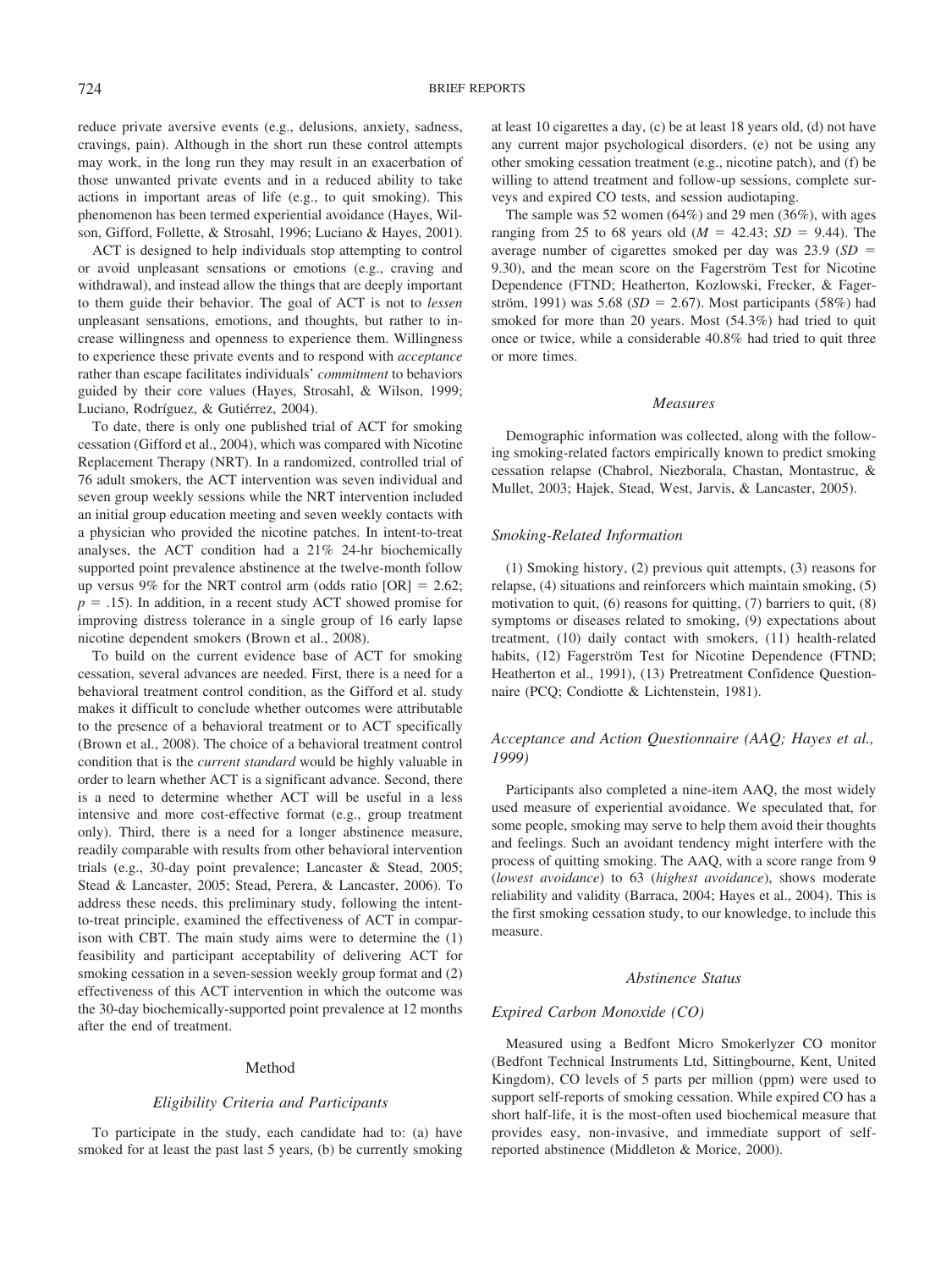# *Primary Endpoint: Point Prevalence*

The point prevalence was the primary outcome measure because: (1) it is the most common cessation outcome (Keely, Hughes, & Carpenter, 2001), making it readily comparable with other behavioral intervention trials (Lancaster & Stead, 2005; Stead & Lancaster, 2005 Stead, Perera, & Lancaster, 2006); (2) it provides a high level of statistical power (Hughes et al., 2003), making it ideal for a smaller pilot study; (3) it provides unbiased estimate of the rate of prolonged abstinence (Stead, Perera, Bullen, Mant, & Lancaster, 2008); (4) may serve to capture those who quit later in the process (Velicer, Prochaska, Rossi, & Snow, 1992); and (5) the U.S. Public Health Service now uses point prevalence as the preferred outcome (Fiore et al., 2008). According to Velicer and colleagues (Velicer et al., 1992), point prevalence was defined as self-reported abstinence (i.e., not even a puff) of: (1) 24 hrs at the end of treatment, (2) 7 days at 3 and 6 months, posttreatment, and (3) 30 days at 12 months' posttreatment. In all cases, these reports had to be corroborated by a expired CO measure of 5 ppm or less. All missing cases at any of the follow up points were considered nonabstinent.

# *Secondary Endpoint: Prolonged Abstinence*

To provide a more longitudinal perspective of the outcome, such that a participant's course during the follow-up period may be captured, as a secondary outcome we examined a participant's prolonged abstinence (as defined by Hughes et al., 2003) over the periods of both 6 and 12 months' posttreatment.

### *Quasi-Experimental Design*

The ACT treatment was compared with a well-established CBT treatment. Participants who initially responded to the study by contacting the Spanish Association Against Cancer (SAAC) received CBT, while those who responded to the study by contacting the University of Almería received ACT.<sup>1</sup>

# *Recruitment, Screening, Eligibility, and Enrollment*

Participant recruitment was carried out in Almería, Spain (population 190,000). The participants in the CBT condition were recruited through usual procedures employed by the SAAC: advertisements with contact information for the local SAAC psychology service, at their Almería branch and in local newspapers. The recruitment of participants in the ACT condition was carried out similarly: advertisements with contact information for the University of Almería psychology research service, at the Almería city hall, local branches of a nationwide savings bank, and the local branch of a nationwide chain of department stores. For both conditions, the study advertisements included the same information about the possibility of receiving smoking cessation treatment free of charge. This recruitment procedure was necessary because SAAC regulations stated that their treatment program would be applied to all individuals requesting service from them, and not to individuals recruited from an outside source (e.g., randomly assigned from the University of Almería).

After a brief phone screening, potential participants were scheduled for an informative session in which they were informed that the interventions would be part of a research program and informed consent was requested. They completed demographic as well as all baseline measures, and were individually scheduled for a session of personal interview that served for the final determination of participant eligibility according to the inclusion criteria. All procedures were approved by the University of Almería Ethics Board of Human Subjects Research. See the diagram of screening, eligibility, allocation, and follow-up in Figure 1.

# *Interventions: Protocols, Providers, and Treatment Structure*

The ACT treatment protocol was an adaptation of ACT to smoking cessation based on two manuals (Hayes et al., 1999; Wilson & Luciano, 2002). The CBT protocol was the standard manualized cessation program provided in SAAC branches throughout Spain (Asociación Española Contra el Cáncer, 2000), which followed PHS clinical guidelines (Fiore et al., 2000).

The ACT intervention was administered by the first author, an ACT-trained clinical psychology doctoral student, under the supervision of the second author. The CBT intervention was administered by a licensed clinical psychologist (fifth author) working in the SAAC Almería branch delivering this smoking cessation treatment for 8 years.

The intervention structures were matched on a number of key parameters: (1) each treatment was delivered in seven weekly 90-min group sessions; (2) in groups consisting of 8 to 10 smokers each; (3) the session structure was similar for both treatments: assessment of cigarette consumption and review of treatment exercise homework, introduction and group practice of specific therapeutic elements, and setting goals and homework for the next week.

# *ACT Intervention*

Several metaphors, paradoxes, examples, and experiential exercises, most of them drawn from Hayes et al. (1999) and from Wilson & Luciano (2002), were used with the aim of clarifying the value of quitting and of promoting the willingness and acceptance of thoughts, emotions, and sensations related to quitting.

*(a) Analyzing the personal cost of smoking as an attempt to control private events.* The first step was to make participants aware of the personal cost of smoking. For most of them smoking was a control strategy that in the short run served to reduce anxiety, urges, or distress, although it was ineffective long-term. The therapist illustrated how trying to control thoughts, emotions, and sensations might not only be futile, but more importantly, have negative effects on certain valued life domains (e.g., health, family).

*(b) Values clarification and commitment with personal choices.* The therapist helped participants clarify their values and examine how quitting fits into a more meaningful life. They were taught to identify and undertake specific actions oriented to quit (e.g.,

<sup>&</sup>lt;sup>1</sup> SAAC is a major nonprofit organization with branches throughout Spain. SAAC provides prevention services to the general population (e.g., early detection and diagnosis, prevention programs, smoking cessation treatment). Its smoking cessation treatment is a well-established manualized CBT intervention that has been provided for over 20 years.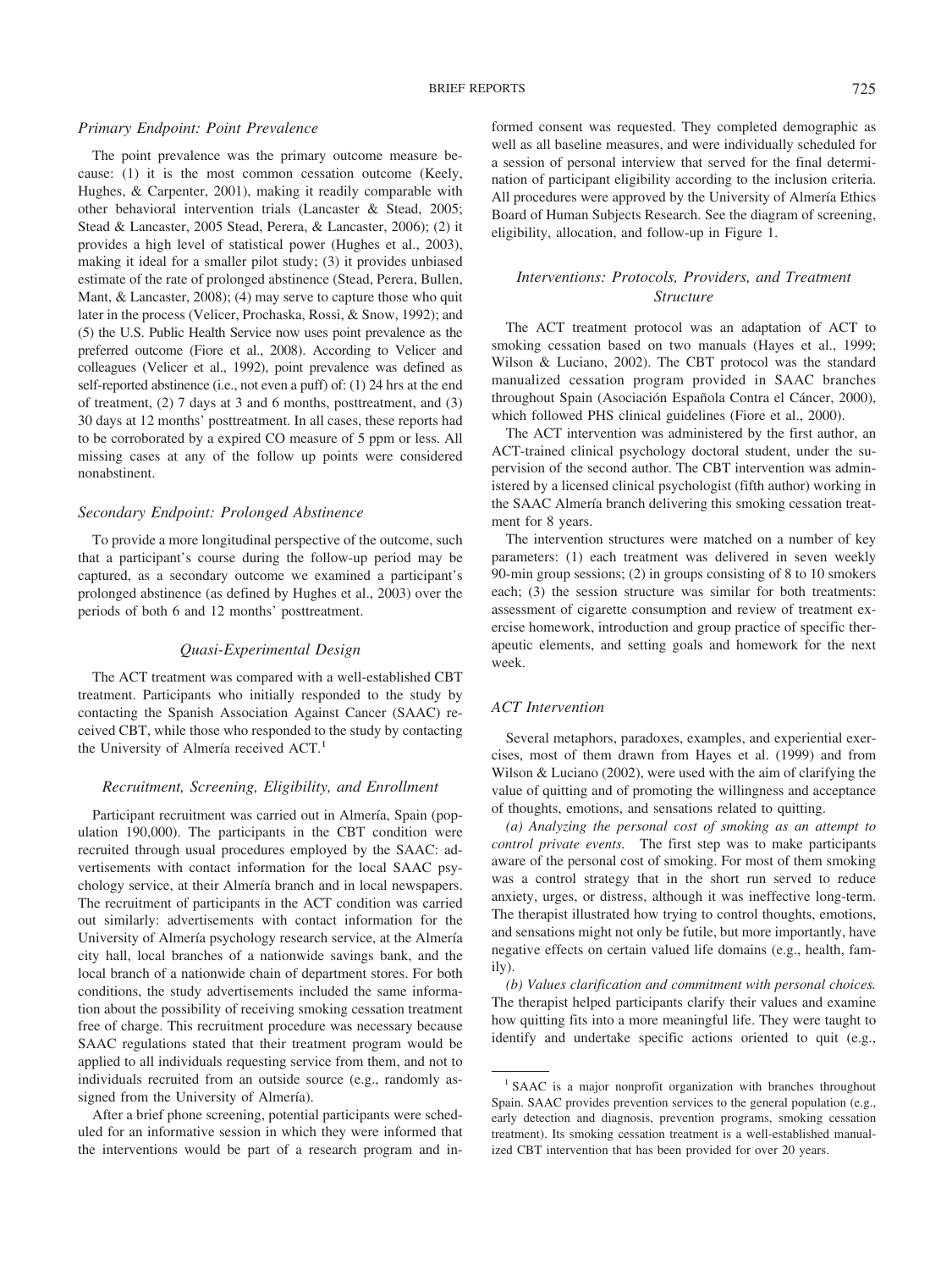

*Figure 1.* Consort diagram of the screening, eligibility, allocation, and follow-up of study participants.

choosing how to quit, either gradually reducing their cigarette consumption in one third each week, or "cold turkey," by setting a date for quit) and to detect psychological barriers (e.g., fear of withdrawal) to these actions. They were encouraged to commit to taking valued actions.

*(c) Defusion and willingness to experience and accept private aversive events.* Participants were trained to detect which internal and external triggers led them to smoking, and to differentiate among those they could change (e.g., throwing away ashtrays) and those they could not (e.g., being sad) or did not want to change because of the personal cost it would imply (e.g., by refusing to meet with friends who smoke you'll probably have less urges, but you will lose their companion). The goal was to break the link between triggers and smoking behavior. They were taught to see thoughts as thoughts, not as the cause of smoking. They also learned to see themselves as the context in which urges and withdrawal symptoms occur, and were encouraged to actively expose themselves to their private aversive events.

*(d) Relapse as part of the process of quitting.* No explicit difference was made between lapse and relapse. Participants were trained to "notice when they were detouring from the direction they wanted to follow," and then to "get back to that direction" regardless of the intensity of lapse (i.e., whether they had smoked a puff, a cigarette, or resumed smoking for some time).

# *CBT Intervention*

The intervention was structured in three interrelated phases: preparation to quit, quitting, and maintenance of cessation/relapse prevention.

*(a) Preparation phase.* The aim was to increase the smokers' motivation and to provide them with strategies to facilitate quitting. Each participant had to deposit 60 Euros before treatment. This was fully returned upon attendance to all seven treatment sessions, with one-third lost for each missed session, and all of it lost for three missed sessions. In addition, participants received medical information about the health consequences of smoking, and each of them assessed their pros and cons for quitting vs. smoking in order to facilitate the decision to quit. They also learned to self-monitor their triggers and smoking behavior, so that they became aware of how smoking was linked to certain thoughts and feelings.

*(b) Quit phase.* The main element was nicotine fading. Each week after the second session smokers had to reduce their cigarette consumption in one third, so that between the fourth and fifth session they should have quit. They were told that this gradual reduction would involve less distress, and were encouraged to use self-reinforcement for goal achievement. Nicotine fading was sup-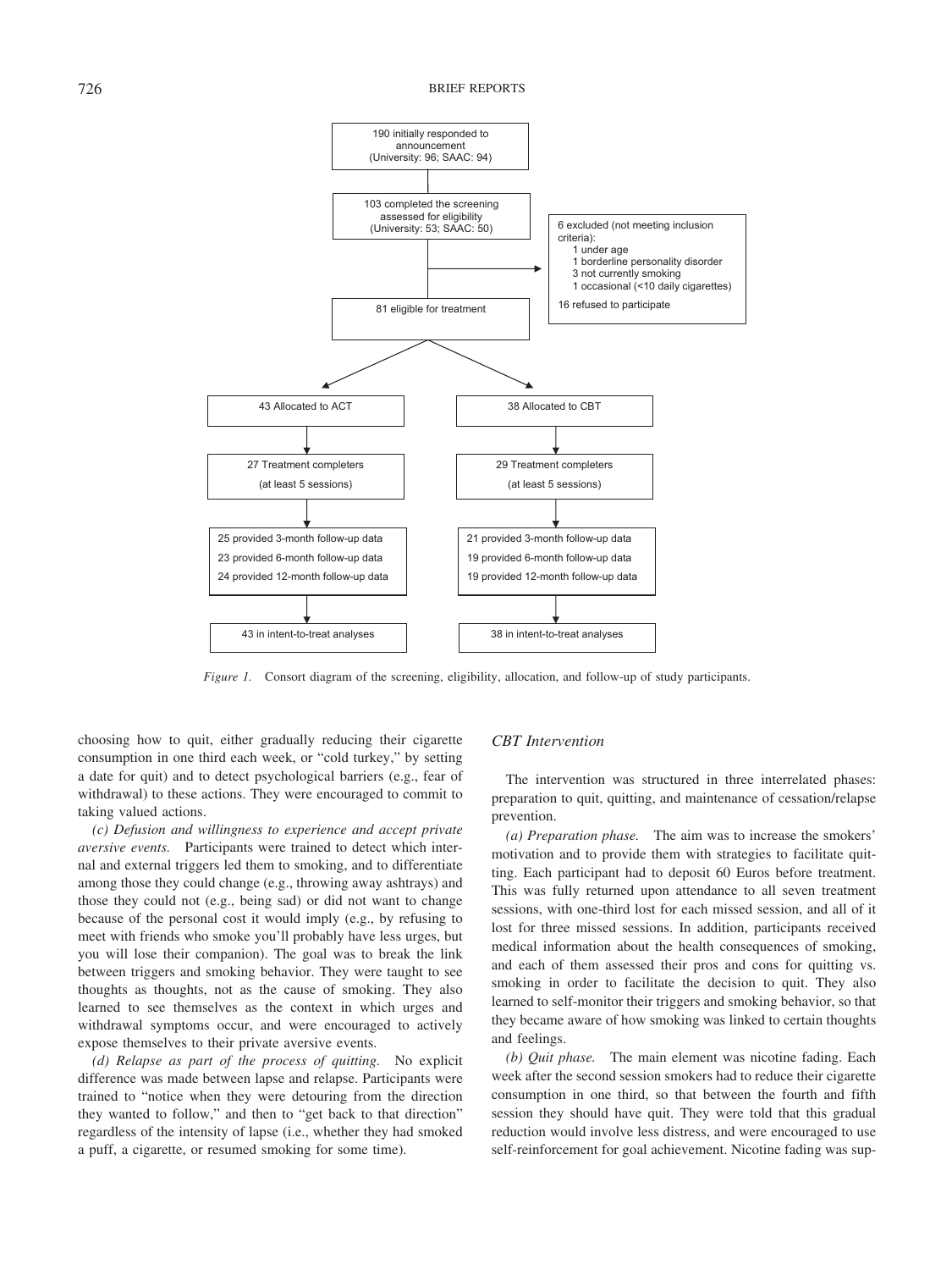ported with psychoeducation about smoking behavior maintenance and about the role of anxiety and stress in smoking. Participants received training in coping strategies aimed to avoiding external triggers and to controlling or minimizing internal triggers, such as abdominal breathing, thought stopping, cognitive restructuring, and distraction.

*(c) Maintenance of abstinence phase.* Relapse prevention was addressed by providing information about the Abstinence Violation Effect (Marlatt & Gordon, 1985), by further training in coping with triggers to smoke, and also by training in problem-solving skills in order to facilitate coping with ordinary life problems.

### *Therapist Adherence to Treatment Protocols*

Two trained graduate students independently rated a 25% random sample of audiotaped sessions from each treatment condition for therapists' adherence to their respective treatment protocol. Raters coded, with yes or no responses, whether the specific overall goals and whether the specific therapy techniques for each session were covered. Each session was deemed adherent to its respective protocol if 100% of the stated goals and 90% of the specific techniques were covered. Inter-observer agreement was 95.16% [kappa (w) = 1.000] for the CBT condition and 95.79% [kappa  $(w) = 1.000$ ] for the ACT condition. Following these criteria, 100% of the sessions in both conditions were rated as adherent.

## *Data Analysis Plan*

Using SPSS 15.0, demographic variables, baseline scores on empirically-supported predictors of smoking cessation and the AAQ, as well as treatment feasibility and acceptability, were compared between conditions. For categorical variables,  $\chi^2$  tests were calculated. Two-tailed *t* tests were calculated for quantitative variables demonstrating normality and homoscedasticity while Mann-Whitney *U* tests were calculated for those not. Using SAS 9.1, ACT treatment effectiveness was calculated with a logistic regression in which a binary indicator of condition (ACT vs. CBT) was the predictor variable and a binary indicator of point prevalence was the outcome variable. Separate logistic regression equations were calculated, with appropriate point-prevalence outcome indicator variables, at (1) end of treatment, (2) three, (3) six, and (4) 12 months post treatment. All equations were recalculated among those who completed at least five sessions. To correct for potential biases because of differences between the two treatment conditions, all regression analyses included as covariates the baseline scores on empirically-supported predictors of smoking cessation that significantly differed between the two conditions. Since we speculated that an avoidant coping tendency might interfere with the process of quitting, we accounted for the AAQ's baseline group differences in a secondary adjusted regression analysis even though the AAQ is not an empirically supported predictor of cessation. Finally, unadjusted regression analyses were also conducted for descriptive purposes. Analyses followed the intent-totreat principle (Lachin, 2000). Results are reported as odds ratios and their associated two-sided *p* values.

# Results

# *Smoking-Related and Demographic Variables*

Baseline scores on the following empirically-supported predictors of smoking cessation relapse significantly differed between ACT and CBT participants: (1) *Stage of Change* (desire to quit in next 30 days: 67.4% for ACT vs. 84.2% for CBT; more than 30 days but within the next 6 months: 4.7% for ACT vs. 7.9% for CBT; doesn't know: 27.9% for ACT vs. 5.3% for CBT;  $\chi^2 = 7.08$ ;  $p = .03$ ); (2) *Smokes at parties* (81.4% for ACT vs. 50.0% for CBT;  $\chi^2 = 9.30$ ;  $p = .002$ ); (3) *Smokes for pleasure* (69.8% for ACT vs. 34.2% for CBT;  $\chi^2 = 10.45$ ;  $p = .001$ ; (4) *Smokes out of habit* (67.4% for ACT vs. 39.5% for CBT;  $\chi^2 = 6.48$ ; *p* = .01); (5) *Drinks alcohol* (i.e., usually drinks at least two beers or glasses of wine or one glass of liquor per week; 41.9% for ACT vs. 13.2% for CBT;  $\chi^2 = 8.174$ ;  $p = .004$ ); (6) *Positive expectations about improving in treatment* (ACT participants had more positive expectations:  $M = 4.29$  for ACT vs.  $M = 3.08$  for CBT;  $U = 460.0$ ;  $p = .002$ ).

Besides, ACT participants were younger  $(M = 39.40$  years for ACT vs.  $M = 45.87$  years for CBT;  $t = 3.26$ ;  $p = .002$ ) and they reported slightly less avoidant coping  $(AAQ's M = 36.26$  for ACT vs.  $M = 39.06$  for CBT;  $t = 2.22$ ;  $p = .03$ ). All other demographic variables and baseline scores on empirically-supported predictors of smoking cessation did not significantly differ (i.e., all  $p > .05$ ) between conditions.

### *Treatment Attendance Rates*

The mean number of attended sessions was  $4.95$  (*SD* = 1.72) for ACT and 5.42 ( $SD = 1.78$ ) for CBT ( $U = 682.5$ ;  $p = .19$ ). Fifty-six participants out of the 81 (69.1%) enrolled study participants attended at least five of the seven treatment sessions (our definition of completing treatment). In the ACT condition, 27 participants (62.8%) completed treatment compared with 29 (76.3%) in the CBT condition ( $\chi^2 = 1.72$ ; *p* = .19).

### *Smoking Status Outcome Measure Completion Rates*

The percentage (and number) of participants completing both a self-reported and expired CO smoking outcome measure were the following: 69.8% ( $n = 30$ ) for ACT compared with 73.7% ( $n =$ 28) for CBT at end of treatment ( $\chi^2 = .152$ ; *p* = .70), 58.13% (*n* = 25) for ACT compared with 55.3% ( $n = 21$ ) for CBT at 3 months' follow-up ( $\chi^2$  = .068; *p* = .79), 53.5% (*n* = 23) for ACT as compared with 50.0%  $(n = 19)$  for CBT at 6 months' follow-up  $(\chi^2 = .098; p = .75)$ , 55.8% (*n* = 24) for ACT compared with 47.4% (*n* = 19) for CBT at 12 months' follow-up ( $\chi^2$  = .576; *p* = .45).

## *Treatment Acceptability and Adherence*

Treatment acceptability and adherence were reported at post treatment ( $n = 48$ ; ACT,  $n = 24$ ; CBT,  $n = 24$ ). For ACT, (a) 91.7% of participants reported that the treatment was useful compared with 79.2% for CBT ( $\chi^2 = 1.505$ ; *p* = .220), (b) 70.9% were satisfied with the treatment compared with 86.4% for CBT ( $\chi^2$  = 1.785;  $p = .618$ ), and (c) 87.5% regularly practiced treatment techniques compared with 65.2% for CBT ( $\chi^2 = 3.253$ ; *p* = .071).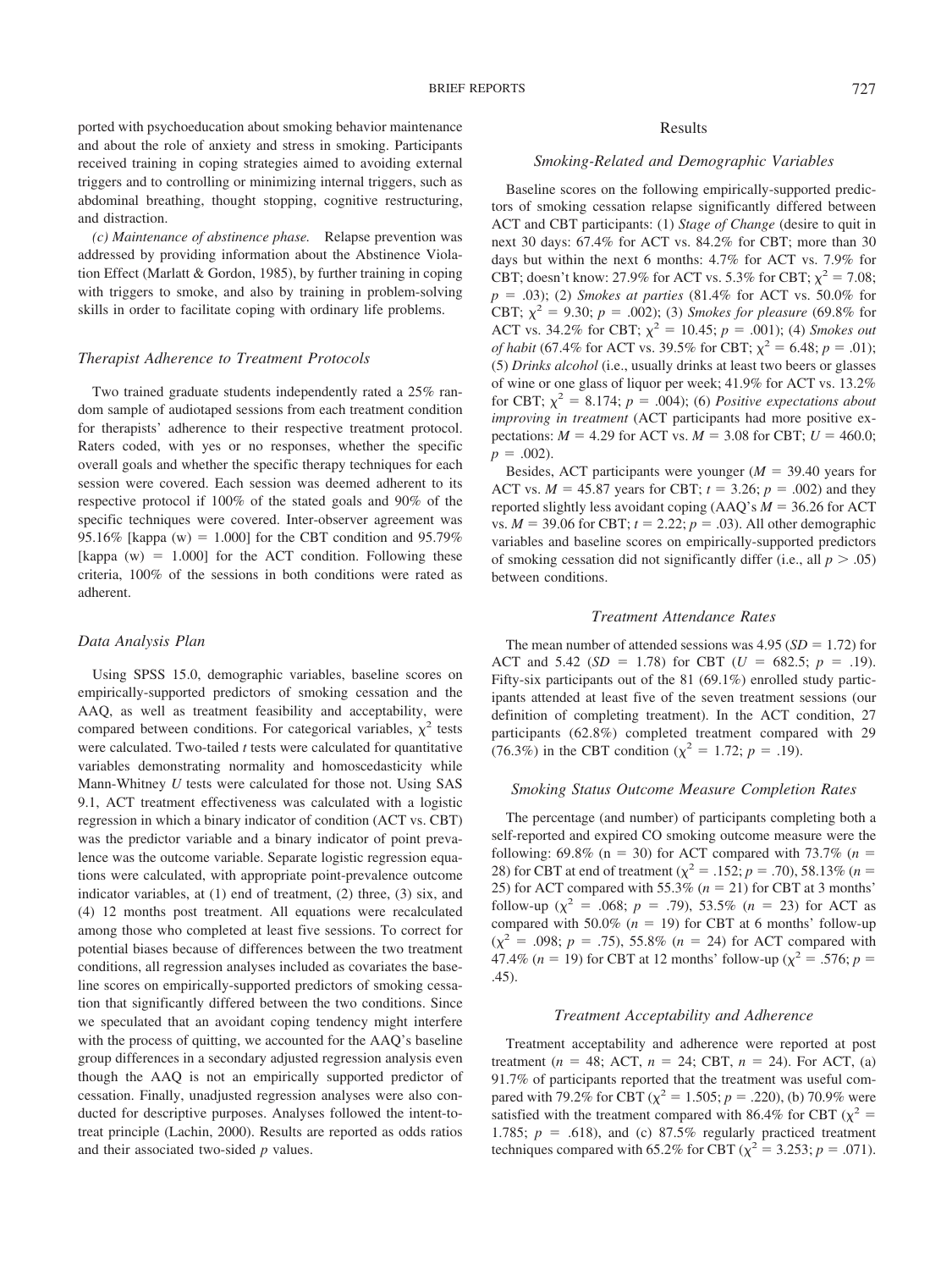*Intervention Effectiveness on Smoking Status*

# *Primary Aim Outcome Results*

Table 1 shows intent-to-treat point-prevalence abstinence results. For all enrolled study participants, the abstinence rates at 12-month follow-up were 30.2% for ACT compared to 13.2% for CBT. Results from the adjusted logistic regression analyses indicated that participants in the ACT condition had a 5.13 times higher odds ( $p = .02$ ) of abstinence compared with CBT. When AAQ scores were adjusted for in the analysis, the results were similar (12 month follow-up:  $OR = 4.18$ ;  $p = .05$ ). The abstinence rates for treatment completers also favored ACT participants, with 48.1% for ACT compared with 17.2% for CBT at the 12-month follow-up. Results from the adjusted logistic regression analyses indicated that completers in the ACT condition had 9.69 times higher odds ( $p = .003$ ) of abstinence compared with CBT. When AAQ scores were adjusted for in the analysis, the results were similar (12-month follow-up: OR = 6.74;  $p = .02$ ).

# *Secondary Aim Outcome Results*

Regarding prolonged abstinence for all participants, the ACT condition had a 3.78 times higher adjusted odds ( $p = .05$ ) of 6 months prolonged abstinence (27.9% abstinence rate) compared with the CBT condition (13.2% abstinence rate; OR  $= 2.55$ ,  $p =$ .10 for unadjusted). Results for 12 months' prolonged abstinence showed a similar but nonsignificant trend: ACT (25.6%) versus CBT (13.2%; OR = 3.40,  $p = .09$  for adjusted; OR = 2.27,  $p =$ .16 for unadjusted). For treatment completers, the ACT condition had a 7.11 times higher adjusted odds ( $p = .01$ ) of 6 months' prolonged abstinence (44.4% abstinence rate) compared with the CBT condition (17.2% abstinence rate; OR  $=$  3.84;  $p = .03$  for unadjusted). Results for 12 months' prolonged abstinence were similar: ACT (40.7%) versus CBT (17.2%; OR = 6.01,  $p = .03$  for adjusted; OR  $=$  3.30,  $p = .05$  for unadjusted).

#### Discussion

Feasibility and acceptability results showed that for the ACT condition, participants: (1) attended most of the sessions, (2) found the treatment useful, (3) were satisfied with the treatment, and (4) regularly practiced ACT treatment techniques. These results did not differ in comparison with the CBT condition. Overall, the ACT intervention appeared feasible and acceptable to the participants. ACT treatment effectiveness results were also promising. Participants in the ACT condition had a 5.13 times higher odds of abstinence compared with the CBT condition at the longest term follow-up point. Results were even stronger among participants who completed at least five treatment sessions. The observed 30% 30-day point prevalence abstinence rate at the 12 month follow-up is about twice as high as the 15.9% weighted average of the 30-day abstinence 12 month follow-up outcomes reported in group behavioral interventions for smoking cessation (Stead & Lancaster, 2005) and is an improvement over the 21% intent-to-treat 24-hr abstinence rate of the Gifford et al. (2004) study.

This preliminary study's small sample size gave it limited statistical power. The study had a quasi-experimental design, which is commonly used in behavioral interventions for smoking cessation (Sussman, Sun, & Dent, 2006) and which provided a real-world CBT comparison. However, this type of design often yields potentially biasing baseline differences between the intervention and control conditions. We addressed this limitation in these ways: (1) similar recruitment procedures in both conditions; (2) the study advertisements included the same information about the possibility of receiving smoking cessation treatment free of charge; (3) we compared the two conditions on important baseline characteristics empirically known to predict smoking cessation relapse; and (4) we controlled for this differences between conditions. Moreover, there were no significant baseline differences (all  $p > .05$ ) on factors potentially pertinent to recruitment from a cancer prevention organization versus a university-based psychological service (e.g., depression, reasons for quitting, diseases related to smoking), and no participant had cancer. However, it is possible that unmeasured differences between conditions affected the cessation outcomes. Thus, in light of this limitation, we recommend, as an important next step for building the evidence base of ACT for smoking cessation, that a randomized, controlled trial comparing ACT with CBT be conducted. Such a study would also need to collect data on key baseline variables and adjust for any differences since even rigorous randomized controlled trials can reveal baseline imbalances (e.g., see Liu et al., 2007). It would also

Table 1

*Comparison of Acceptance and Commitment Therapy (ACT) With Cognitive Behavioral Therapy (CBT) on Posttreatment, 3, 6, and 12 Month Point Prevalence Abstinence Rates and Their Associated Odds Ratios and p Values*

| Follow-up endpoint              | <b>ACT</b>       | <b>CBT</b>      | Unadjusted odds ratio | $\boldsymbol{D}$ | Adjusted odds ratio <sup>a</sup> | $\boldsymbol{p}$ |
|---------------------------------|------------------|-----------------|-----------------------|------------------|----------------------------------|------------------|
| All participants $(n = 81)$     |                  |                 |                       |                  |                                  |                  |
| Posttreatment                   | 41.9% (18/43)    | 23.7% (9/38)    | 2.32                  | .08              | 2.44                             | .16              |
| 3 months                        | $37.2\%$ (16/43) | 18.4\% (7/38)   | 2.62                  | .06              | 3.35                             | .17              |
| 6 months                        | 27.9% (12/43)    | $15.8\%$ (6/38) | 2.06                  | .19              | 2.51                             | .18              |
| 12 months                       | $30.2\%$ (13/43) | $13.2\%$ (5/38) | 2.86                  | .06              | 5.13                             | .02              |
| Treatment completers $(n = 56)$ |                  |                 |                       |                  |                                  |                  |
| Posttreatment                   | 66.7% (18/27)    | $31.0\%$ (9/29) | 4.44                  | .01              | 9.23                             | .01              |
| 3 months                        | 59.3% (16/27)    | 24.1\% (7/29)   | 4.57                  | .01              | 9.63                             | .01              |
| 6 months                        | 44.4% (12/27)    | $20.7\%$ (6/29) | 3.07                  | .06              | 4.90                             | .04              |
| 12 months                       | 48.1% (13/27)    | $17.2\%$ (5/29) | 4.46                  | .01              | 9.69                             | .003             |

a Adjusted for baseline significant differences in: (1) stage of change, (2) smoking at parties, (3) smoking for pleasure, (4) smoking out of habit, (5) alcohol use, and (6) expectations about treatment.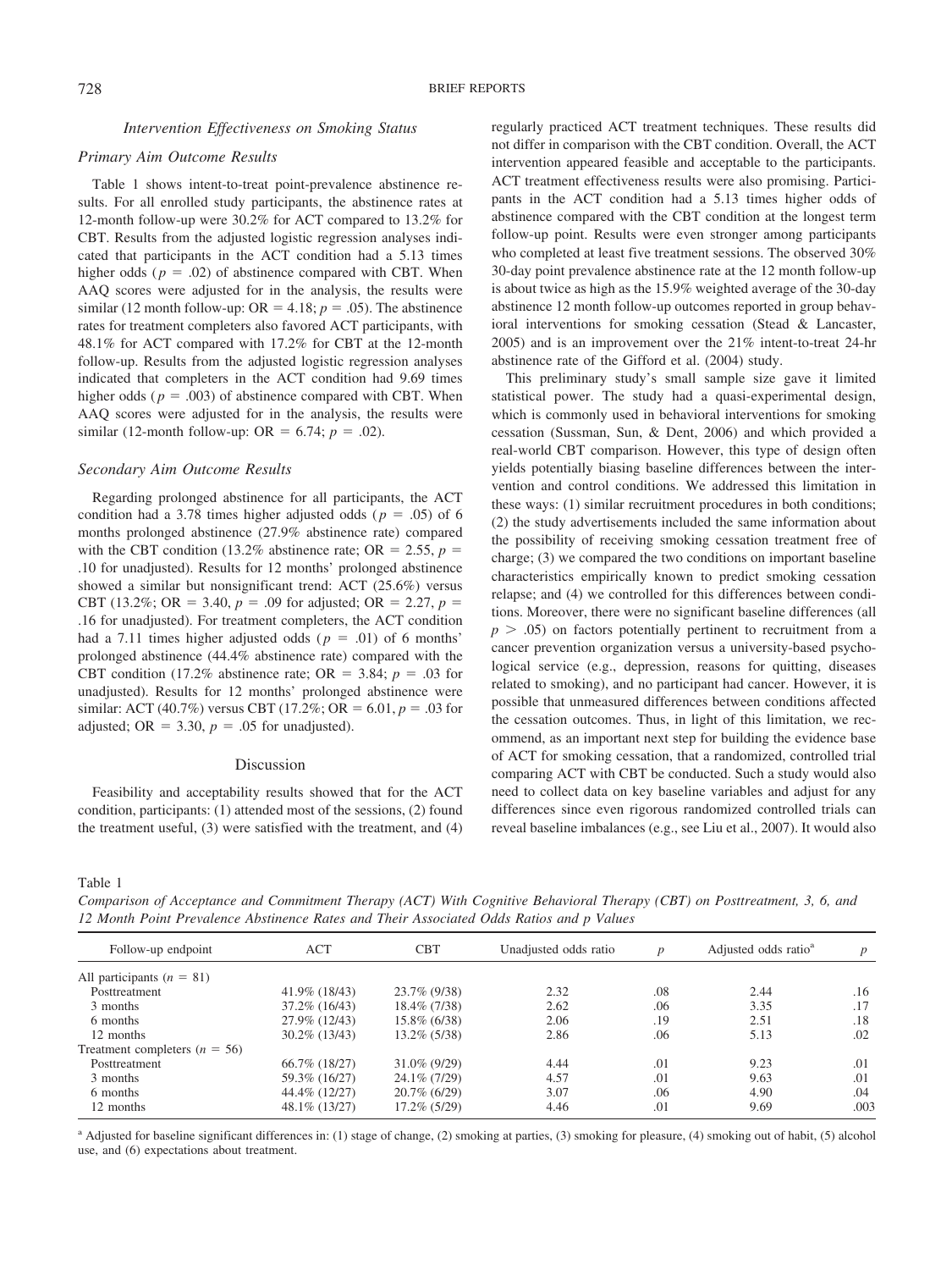require multiple therapists in each condition in order to control for potential therapist effects. Finally, future trials should test whether ACT for smoking cessation is mediated by its theory-based processes.

Nevertheless, the study also provides a number of key advances over the current evidence base of ACT for smoking cessation (Brown et al., 2008; Gifford et al., 2004). Specifically, the study: (1) was the first study to suggest that ACT is effective for smoking cessation in an intent-to-treat analysis; (2) compared ACT for smoking cessation with the current standard in behavioral intervention (i.e., CBT); (3) delivered ACT in a less intensive and more brief format (e.g., group treatment only), thereby making it a more cost-effective intervention program; (4) used a biochemicallysupported measure of abstinence that can be readily compared with other behavioral intervention trials (e.g., Stead & Lancaster, 2005).

Overall, this study suggests that ACT for smoking cessation is feasible and demonstrates promising effectiveness in comparison with CBT. Replication in a well-powered randomized controlled trial is now needed.

## References

- Asociación Española Contra el Cáncer. (2000). *Programa terapéutico para dejar de fumar* [A therapeutic program for smoking cessation]. Unpublished handbook.
- Baer, J. S., & Lichtenstein, E. (1988). Classification and prediction of smoking relapse episodes: An exploration of individual differences. *Journal of Consulting and Clinical Psychology, 56,* 104–110.
- Balfour, D. J., & Ridley, D. L. (2000). The effects of nicotine on neural pathways implicated in depression: A factor in nicotine addiction? *Pharmacology, Biochemistry & Behavior, 66,* 79–85.
- Barraca, J. (2004). Spanish adaptation of the acceptance and action questionnaire (AAQ). *International Journal of Psychology and Psychological Therapy, 4,* 505–515.
- Brown, R. A., Palm, K. M., Strong, D. R., Lejuez, C. W., Kahler, C. W., Zvolensky, M. J., et al. (2008). Distress tolerance treatment for earlylapse smokers: Rationale, program description, and preliminary findings. *Behavior Modification, 32,* 302–332.
- Chabrol, H., Niezborala, M., Chastan, E., Montastruc, J., & Mullet, E. (2003). A study of the psychometric properties of the Fagerström test for nicotine dependence. *Addictive Behaviors, 28,* 1441–1445.
- Condiotte, M. M., & Lichtenstein, E. (1981). Self-efficacy and relapse in smoking cessation programs. *Journal of Consulting and Clinical Psychology, 49,* 648–658.
- Fiore, M. C., Bailey, W. C., Cohen, S. J., Dorfman, S. F., Goldstein, M. G., Gritz, E. R., et al. (2000). *Treating tobacco use and dependence. Clinical practice guidelines.* Rockville, MD: U.S. Department of Health and Human Services, Public Health Service.
- Fiore, M. C., Jaén, C. R., Baker, T. B., Bailey, W. C., Benowitz, N. L., Curry, S. J., et al. (2008). *Treating tobacco use and dependence: 2008 update-clinical practice guideline.* Rockville, MD: U.S. Department of Health and Human Services, Public Health Service.
- Gifford, E. V., Kohlenberg, B. S., Hayes, S. C., Antonuccio, D. O., Piasecki, M. M., Rasmussen-Hall, M. L., et al. (2004). Acceptancebased treatment for smoking cessation. *Behavior Therapy, 35,* 689–705.
- Hajek, P., Stead, L. F., West, R., Jarvis, M., & Lancaster, T. (2005). Relapse prevention interventions for smoking cessation. *Cochrane Database of Systematic Reviews, 1,* CD003999.
- Hayes, S. C., Luoma, J. B., Bond, F. W., Masuda, A., & Lillis, J. (2006). Acceptance and Commitment Therapy: Model, processes and outcomes. *Behavior Research & Therapy, 44,* 1–25.
- Hayes, S. C., Strosahl, K. D., & Wilson, K. G. (1999). *Acceptance and*

*Commiment Therapy: An experiential approach to behavior change.* New York: Guilford Press.

- Hayes, S. C., Strosahl, K. D., Wilson, K. G., Bissett, R. T., Pistorello, J., Toarmino, D., et al. (2004). Measuring experiential avoidance: A preliminary test of a working model. *The Psychological Record, 54,* 553– 578.
- Hayes, S. C., Wilson, K. G., Gifford, E. V., Follette, V. M., & Strosahl, K. (1996). Experiential avoidance and behavioral disorders: A functional dimensional approach to diagnosis and treatment. *Journal of Consulting and Clinical Psychology, 64,* 1152–1168.
- Heatherton, T. F., Kozlowski, L. T., Frecker, R. C., & Fagerström, K. O.  $(1991)$ . The Fagerström test for nicotine dependence: A revision of the Fagerström tolerance questionnaire. *British Journal of Addiction, 86,* 1119–1127.
- Hughes, J. R., Keeky, J. P., Niaura, R. S., Ossip-Klein, D. J., Richmond, R. L., & Swan, G. E. (2003). Measures of abstinence in clinical trials: Issues and recommendations. *Nicotine & Tobacco Research, 5,* 13–25.
- Irvin, J. E., & Brandon, T. E. (2000). The increasing recalcitrance of smokers in clinical trials. *Nicotine & Tobacco Research, 5,* 27–35.
- Keely, J. P., Hughes, J. R., & Carpenter, M. J. (2001). A method to convert prolonged abstinence and point prevalence quit rates. *Nicotine & Tobacco Research, 3,* 272–273.
- Lachin, J. M. (2000). Statistical considerations in the intent-to-treat principle. *Controlled Clinical Trials, 21,* 167–89.
- Lancaster, T., & Stead, L. F. (2005). Individual behavioural counselling for smoking cessation. *Cochrane Database of Systematic Reviews, 2,* CD001292.
- Liu, J., Peterson, A. V., Kealey, K. A., Mann, S. L., Bricker, J. B., & Marek, P. M. (2007). Addressing challenges in adolescent smoking cessation: Design and baseline characteristics of the HS grouprandomized trial. *Preventive Medicine, 45,* 215–25.
- Luciano, C., Rodríguez, M., & Gutiérrez, O. (2004). A proposal for synthesizing verbal contexts in experiential avoidance disorder and acceptance and commitment therapy. *International Journal of Psychology and Psychological Therapy, 4,* 377–394.
- Luciano, M. C., & Hayes, S. C. (2001). Trastorno de evitación experiencial. [Experiential avoidance disorder]. *International Journal of Clinical and Health Psychology, 1,* 109–157.
- Marlatt, G. A., & Gordon, J. R. (1985). *Relapse prevention.* New York: Guilford Press.
- Middleton, E. T., & Morice, A. H. (2000). Breath carbon monoxide as an indication of smoking habit. *Chest, 117,* 758–763.
- Niaura, R., & Abrams, D. B. (2002). Smoking cessation: Progress, priorities, and prospectus. *Journal of Consulting and Clinical Psychology, 70,* 494–509.
- Otto, M. W., Powers, M. B., & Fischmann, D. (2005). Emotional exposure in the treatment of substance use disorders: Conceptual model, evidence, and future directions. *Clinical Psychology Review, 25,* 824–39.
- Perkins, K. A., Conklin, C. A., & Levine, M. D. (2007). *Cognitivebehavioral therapy for smoking cessation: A practical guidebook to the most effective treatments.* New York: Routledge.
- Schwartz, J. (1987). *Review and evaluation of smoking cessation methods: The U.S. and Canada 1978*–*1985*. Bethesda, MD: Division of Cancer Prevention and Control, National Cancer Institute, Public Health Service (NIH Publication no. 87–2940).
- Shiffman, S. (1993). Assessing smoking patterns and motives. *Journal of Consulting and Clinical Psychology, 61,* 732–742.
- Shiffman, S., Gwaltney, C. J., Balabanis, M. H., Liu, K. S., Paty, J. A., Kassel, J. D., et al. (2002). Immediate antecedents of cigarette smoking: An analysis from ecological momentary assessment. *Journal of Abnormal Psychology, 111,* 531–545.
- Shiffman, S., & Waters, A. J. (2004). Negative affect and smoking lapses: A prospective analysis. *Journal of Consulting and Clinical Psychology, 72,* 192–201.